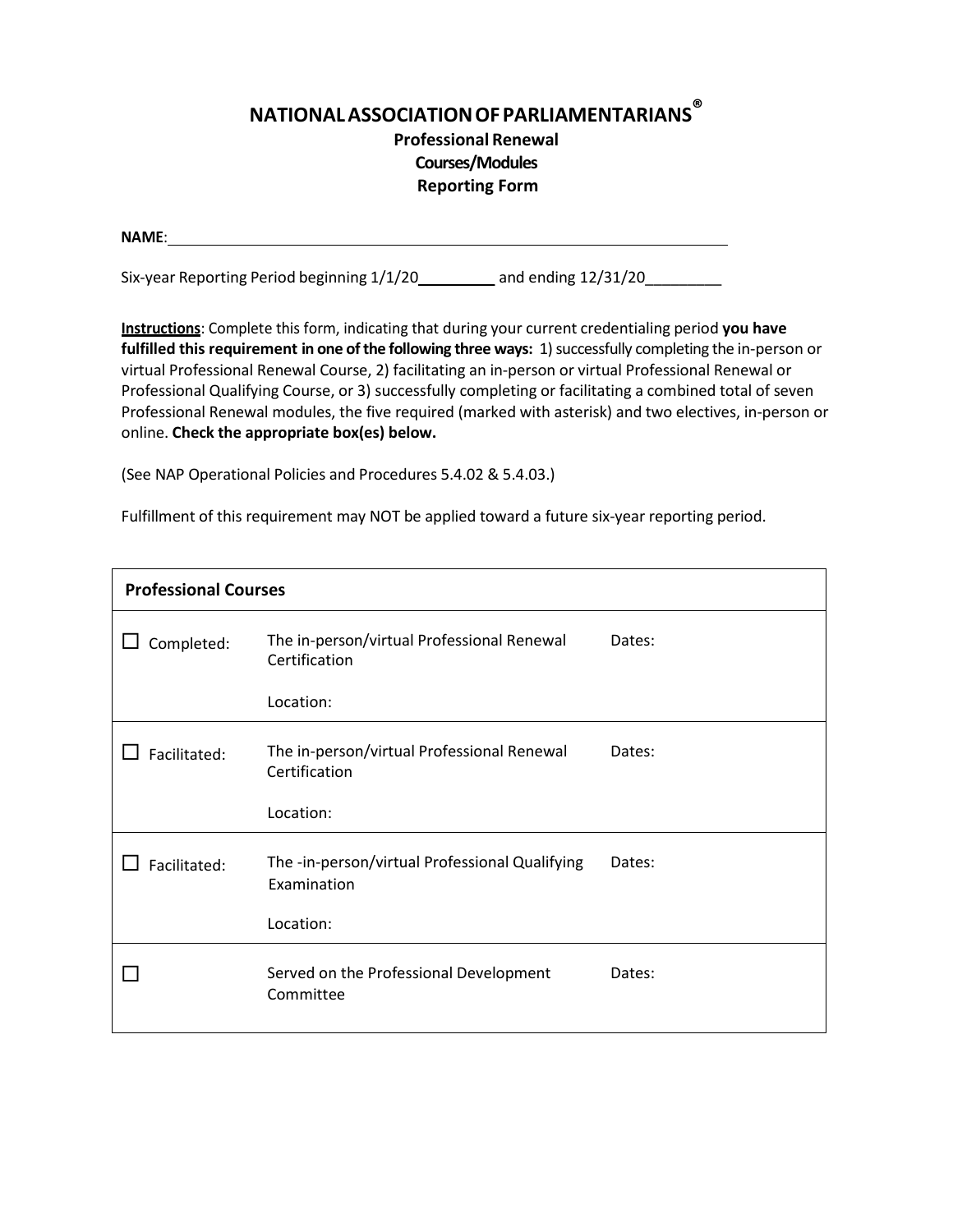## **Individual Modules**

On the following page you will find a grid for recording individual modules you have successfully completed or facilitated during this credentialing period. Note the dates and fill in the location for any modules completed in‐person or online.

Each module can only be counted once.

| <b>Individual Modules</b>                           | Completed | <b>Taught</b> | <b>Date</b> |  |
|-----------------------------------------------------|-----------|---------------|-------------|--|
| Doing Business as a Professional Parliamentarian    |           |               |             |  |
| Online<br>In-Person<br>Location:                    |           |               |             |  |
| * Professional Responsibility (formerly Ethics)     | $\sim$    |               |             |  |
| Online<br>In-Person<br>Location:                    |           |               |             |  |
| * Governing Documents                               | $\sim$    |               |             |  |
| Online<br>In-Person<br>Location:                    |           |               |             |  |
| * Writing Parliamentary Opinions                    | $\sim$    | $\Box$        |             |  |
| Online<br>In-Person<br>Location:                    |           |               |             |  |
| <b>Script Writing</b>                               |           |               |             |  |
| Online<br>In-Person<br>Location:                    |           |               |             |  |
| * Serving as a Meeting Parliamentarian              | $\sim$    |               |             |  |
| Online<br>In-Person<br>Location:                    |           |               |             |  |
| Serving as a Presiding Officer                      |           |               |             |  |
| Online<br>In-Person<br>Location:                    |           |               |             |  |
| * Interactive TeachingRONR (formerly Teaching RONR) |           |               |             |  |
| bnline<br>In-Person<br>Location:                    |           |               |             |  |